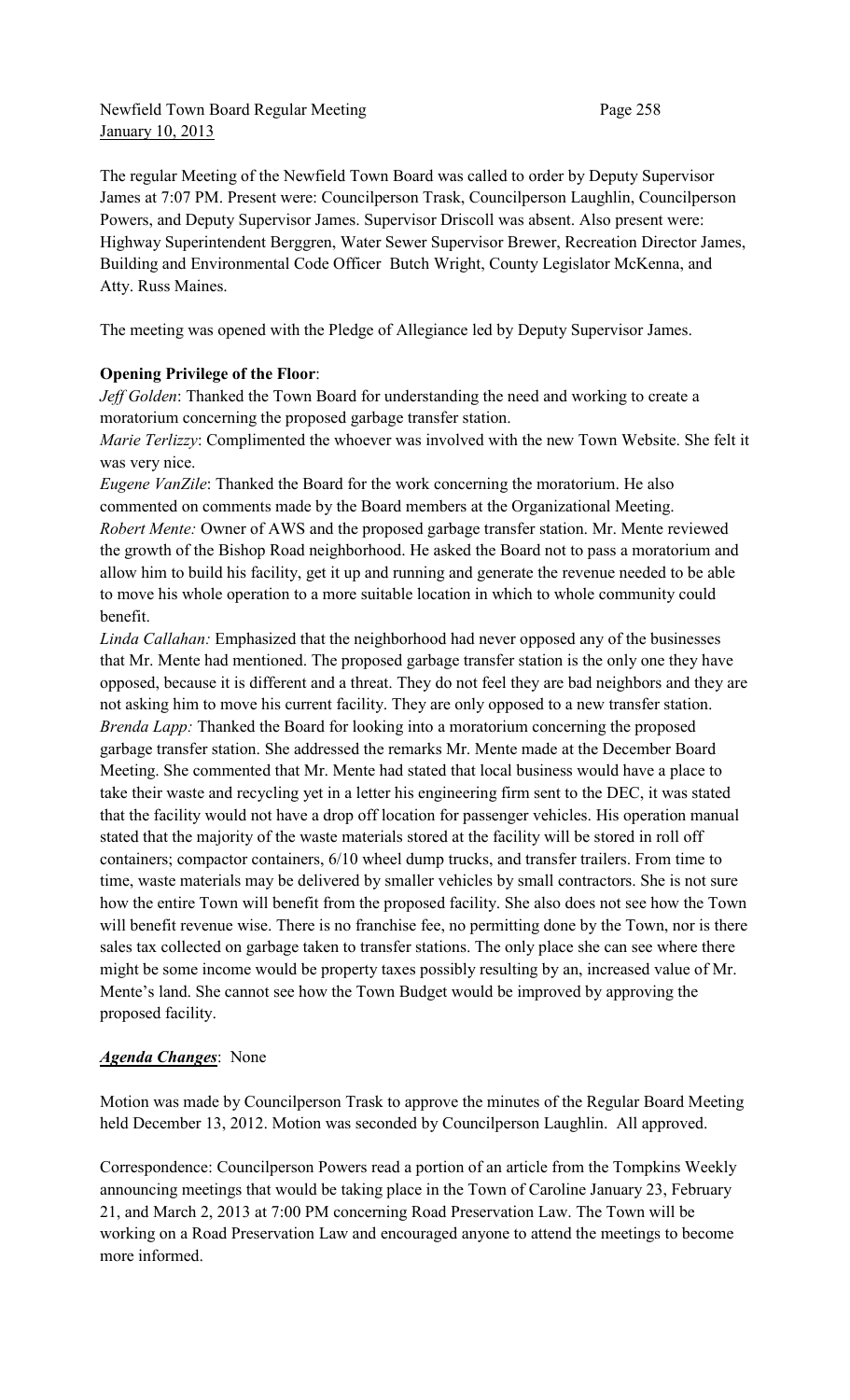## Town of Newfield Regular Board Meeting Page 259 January 10, 2013

## Reports:

Highway – Highway Superintendent Berggren stated that they had been plowing and working on trucks. Councilperson Trask thanked Superintendent Berggren and the Highway crew for putting up the V Plow monument at the Highway Barns. He felt it was an outstanding monument for the Highway Department.

Water Sewer Department: Water Sewer Supervisor Brewer stated that everything was running smoothly.

Recreation: Recreation Director Dustin James announced that the snowman competition registrations were out; so far 12 families have registered. This weekend is the first round of basketball games. Some of the teams have away games, and the kindergarteners and first graders will be going up to Cornell for the Kids Day.

There is a beginners Thai Chi class beginning February 11. Adult Rec Basketball is going very well. He is working on Summer Camp. There is an ADA regulation concerning a lift being needed now in the pool. He is going to be looking for a grant and looking into fundraising efforts in order to get a lift installed. He told of the importance the pool plays with the summer camp.

*Code Enforcement*: Building and Environmental Code Enforcement Officer Butch Wright reviewed current Environment issues. He also reviewed the amount of permits issued in 2013. Tompkins County Legislature: County Board Representative David McKenna reported that the gun buyback was a big success, 160 guns were turned in. He said that Martha Robertson was elected Chair and Mike Laine as Vice Chair of the Tompkins County Legislature.

*Supervisors Report:* Deputy Town Supervisor James reported that Newfield had the second highest growth rate in the County, Dryden being number one.

## *New Business:*

Deputy Supervisor James read proposed Resolution NO. 4-2013 Establishing New Water Rates for District 1 during the course of discussion, errors were noted in the original resolution written by Supervisor Driscoll and corrected in the following resolution:

# RESOLUTION NUMBER. 4-2013 SETTING WATER RATES FOR DISTRICT I

RESOLVED, that the water rates and schedule of charges for services for the Town of Newfield Water District No. 1 be set and it hereby is set forth in the schedule which follows; and be it further

RESOLVED, that the Town Clerk is and hereby is directed to immediately post a copy of this resolution on the bulletin board in the Town Hall with a copy of the rates maintained in the Town Clerk's office, and it is further

RESOLVED, that the applicable water rates and charges shall go into effect as of April 1, 2013 and the Town Clerk hereby is authorized and directed to prepare bills and notices accordingly.

#### **WATER RATE TABLE NO. 1 RESIDENTIAL SINGLE DWELLING**

|     | <b>MINIMUM</b> | <b>MAXIMUM</b> | <b>CHARGE</b>        |
|-----|----------------|----------------|----------------------|
| -1. |                | 15,000 Gallons | \$44.00 base rate    |
| 2.  | 15,001         | 30,000         | $$2.00/1000$ gallons |
| 3.  | 30,001         | 750,000        | $$1.85/1000$ gallons |
| 4.  | 750,001        |                | $$1.25/1000$ gallons |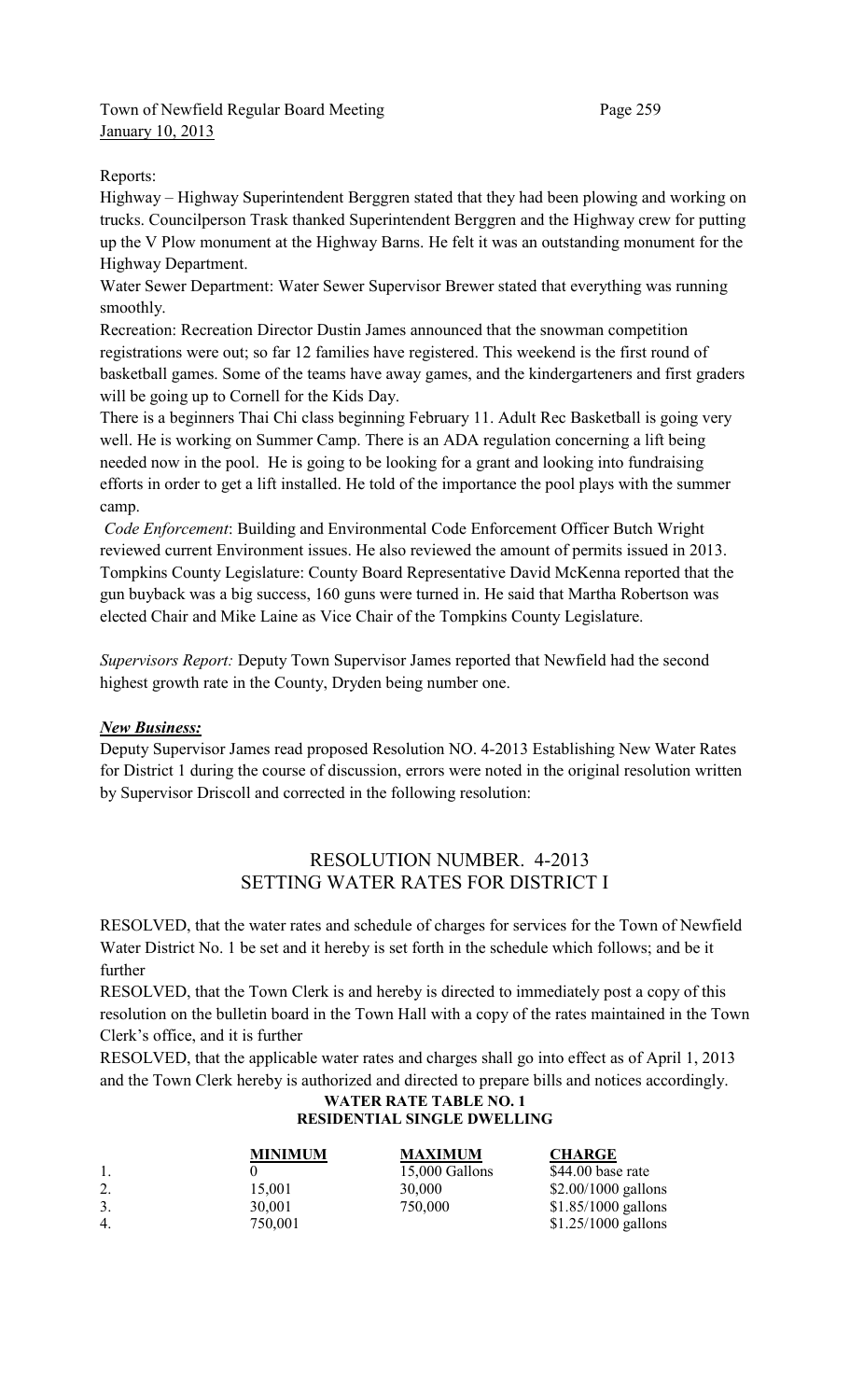Town of Newfield Regular Board Meeting Page 260 January 10, 2013

**Note:** The first range defines the base charge minimum of \$44.00 with an allowance of 15,000 gallons. It is a base charged to all customers and allows for the use of up to 15,000 gallons without incurring any additional charges. Thereafter, charges are on a per 1000 gallon basis.

#### **WATER RATE TABLE NO. 2 MULTIPLE FAMILY DWELLING, APARTMENTS, HOME PARKS**

|     | <b>MINIMUM</b> | <b>MAXIMUM</b> | <b>CHARGE</b>        |
|-----|----------------|----------------|----------------------|
|     |                | 30,000 Gallons | \$77.00 base rate    |
| ـ ـ | 30,001         | 750,000        | $$1.95/1000$ gallons |
|     | 750,001        |                | $$1.35/1000$ gallons |

**Note:** The first range defines the base charge minimum of \$77.00 with an allowance of 30,000 gallons. It is a base charged to all customers and allows for the use of up to 30,000 gallons without incurring any additional charges. Thereafter, charges are on a per 1000 gallon basis.

#### **WATER RATE TABLE NO. 3 NEWFIELD CENTRAL SCHOOL**

|         | <b>MINIMUM</b> | <b>MAXIMUM</b> | <b>CHARGE</b> |
|---------|----------------|----------------|---------------|
|         |                |                | \$0.000       |
| ာ<br>∠. |                | 9,999,000      | \$2.94/1000   |

Motion was made by Councilperson Laughlin to accept the corrected Resolution NO. 4-2013. Councilperson Powers seconded the motion.

Vote: Councilperson Trask: AYE, Councilperson Laughlin: AYE, Councilperson Powers: AYE, Deputy Supervisor James: AYE. Motion passed.

Deputy Supervisor James then read Resolution No. 5-2013, Setting Water Rates for District II As follows:

#### RESOLUTION NUMBER. -2013 SETTING WATER RATES FOR DISTRICT II

RESOLVED, that the water rates and schedule of charges for services for the Town of Newfield Water District No. II be set and it hereby is set forth in the schedule which follows; and be it further

RESOLVED, that the Town Clerk is and hereby is directed to immediately post a copy of this resolution on the bulletin board in the Town Hall with a copy of the rates maintained in the Town Clerk's office, and it is further

RESOLVED, that the applicable water rates and charges shall go into effect as of March 1, 2009 and the Town Clerk hereby is authorized and directed to prepare bills and notices accordingly.

#### **WATER RATE TABLE NO. 1 RESIDENTIAL SINGE DWELLING**

|                  | <b>MINIMUM</b> | <b>MAXIMUM</b> | <b>CHARGE</b>        |
|------------------|----------------|----------------|----------------------|
| -1.              |                | 15,000 Gallons | \$44.00 base rate    |
| 2.               | 15,001         | 30,000         | $$2.05/1000$ gallons |
| 3.               | 30,001         | 750,000        | $$1.90/1000$ gallons |
| $\overline{4}$ . | $750,001+$     |                | $$1.30/1000$ gallons |

NOTE: The first range defines the base charge minimum of \$45.00 with an allowance of 15,000 gallons. It is a base charge charged to all customers and allows for the use of up to 15,000 gallons without incurring any additional charges. Thereafter, charges are on a per 1000 gallons basis.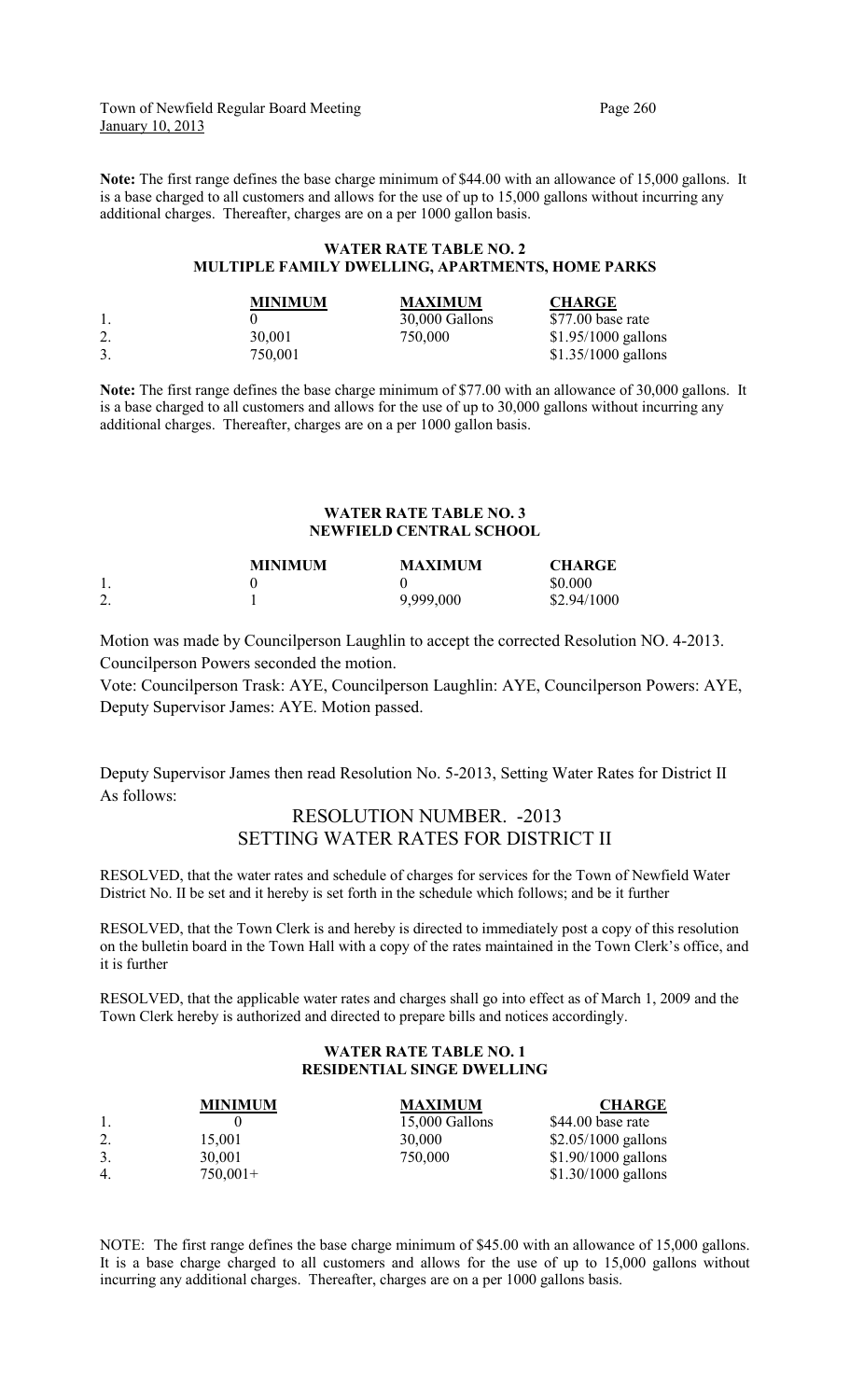#### **WATER RATE TABLE NO. 2 MULTIPLE FAMILY DWELLING, APARTMENTS, HOME PARKS**

|    | <b>MINIMUM</b> | <b>MAXIMUM</b> | <b>CHARGE</b>        |
|----|----------------|----------------|----------------------|
|    |                | 30,000 Gallons | \$77.00 base rate    |
| 4. | 30.001         | 750,000        | $$1.90/1000$ gallons |
|    | $750,001+$     |                | $$1.30/1000$ gallons |

NOTE: The first range defines the base charge minimum of \$70.00 with an allowance of 30,000 gallons. It is a base charge charged to all customers and allows for the use of up to 30,000 gallons without incurring any additional charges. Thereafter, charges are on a per 1000 gallons basis.

Motion was made by Councilperson Trask to accept Resolution NO. 5-2013 Setting Water Rates for District II. Councilperson Powers seconded the motion.

Discussion: Councilperson Laughlin noted the rates /1000 are different in Districts 1 and II, Councilperson Trask noted that the rates in multiple dwellings were different as well.

Councilperson Laughlin asked that it be tabled until the February meeting because of the amount of errors , Councilperson Trask asked Water Sewer Supervisor if he could help , he replied that he had no part in writing it. Motion was made by Councilperson Trask to table Resolution NO. 5-2013. Councilperson Powers seconded the motion.

Vote: Councilperson Trask: AYE, Councilperson Laughlin, Councilperson Powers, Deputy Supervisor James: AYE. Motion passed.

Deputy Supervisor James read proposed Resolution NO. 6-2013 as follows:

## RESOLUTION NUMBER 5-2013 PLANNING BOARD APPOINTMENTS

RESOLVED that Anthony Russo is hereby appointed to a five years term on the Town of Newfield planning Board commencing May 1, 2011 through April 30, 2016, and

RESOLVED Randolph Brown is hereby appointed to a five year term on the Town of Newfield planning Board commencing May 1, 2012 through April 30, 2017.

Motion was made by Councilperson Powers to accept Resolution NO. 6-2013. Councilperson Laughlin seconded the motion.

Discussion: Councilperson Trask clarified that there had been an oversight by the Town Board to do reappointments of expiring Planning Board member terms.

Vote: Councilperson Trask: AYE, Councilperson Laughlin: AYE, Councilperson Powers: AYE, Deputy Supervisor James: AYE. Motion passed.

Deputy Supervisor James asked for a motion to adopt the Fire Contract. Councilperson Trask made the motion to adopt the proposed Fire Contract with the Newfield Fire Company. Councilperson Laughlin.

Vote: Councilperson Trask: AYE, Councilperson Laughlin: AYE, Councilperson Powers: AYE, Deputy Supervisor: AYE. Motion passed.

#### *Old Business:*

Councilperson Trask asked about the status of the AUD report. Deputy Supervisor James replied that she understood Carol Gold was working on it. Councilperson Trask added that the PERMA bill check situation had been taken care of today, according to the Supervisor.

#### *December 2012 and Abstract 1 Expenses Abstract 13(2012)*

| totaling | \$19,288.78 |
|----------|-------------|
| totaling | \$58,905.95 |
| totaling | \$638.02    |
| totaling | \$2,355.88  |
|          |             |